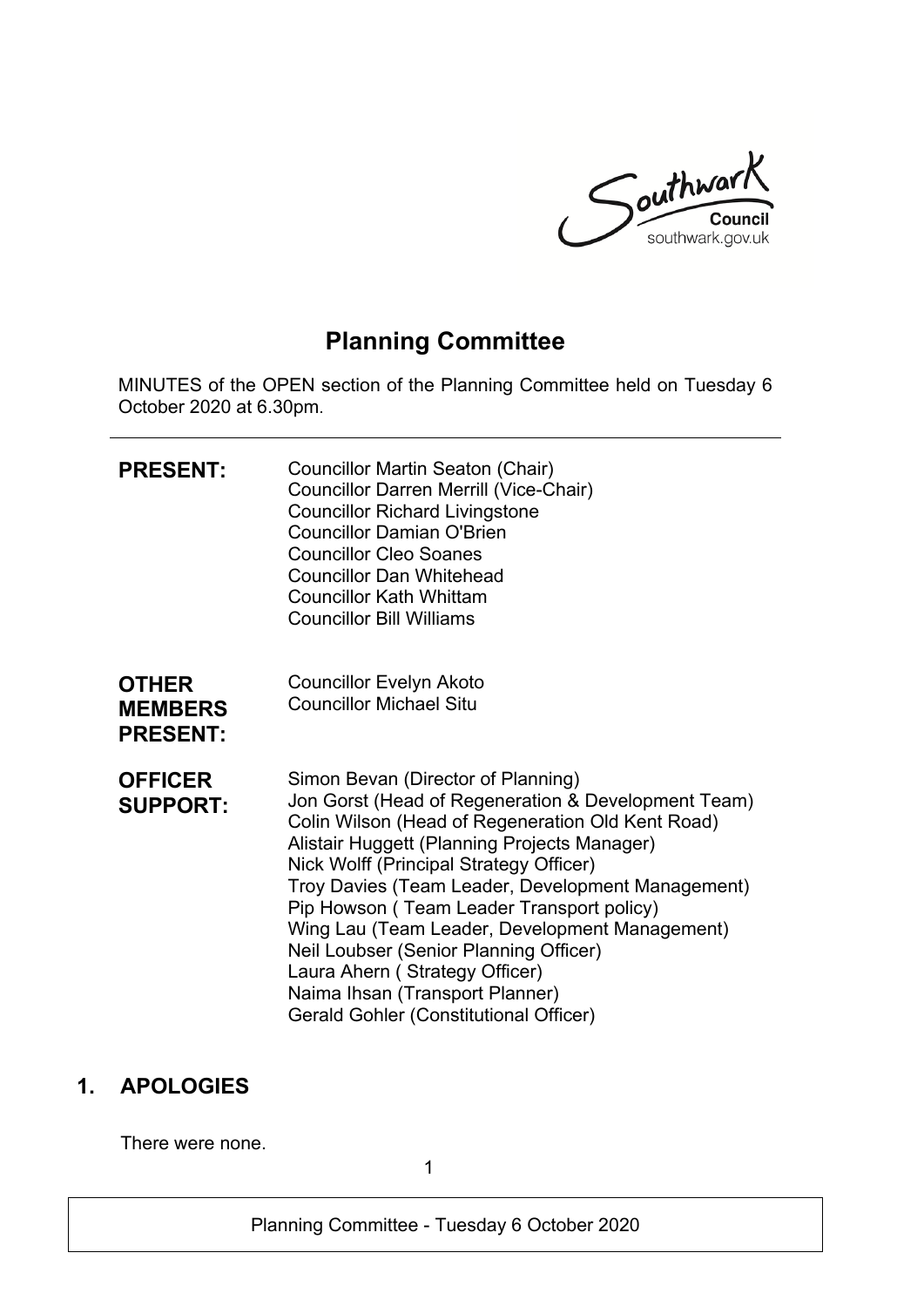# **2. CONFIRMATION OF VOTING MEMBERS**

Those members listed as present were confirmed as the voting members for the meeting.

# **3. NOTIFICATION OF ANY ITEMS OF BUSINESS WHICH THE CHAIR DEEMS URGENT**

The chair gave notice of the following additional papers which were circulated before the meeting:

- 1. Supplemental Agenda No.1 containing item 8.2
- 2. Supplemental Agenda No.2 containing the addendum report relating to items 8.1 and 8.2, and the members' pack.

# **4. DISCLOSURE OF INTERESTS AND DISPENSATIONS**

The following councillors declared an interest relating to item:

7. To release £692,649.50 from the S106 agreement 16/AP/4458 associated with Elephant and Castle Town Centre development, for the purpose of support of Independent Traders in the red line of the development.

Councillor Darren Merrill, non-pecuniary, as he is the chair of the Elephant and Castle traders' panel.

10. 2-10 OSSORY ROAD, LONDON SE1 5PA

Councillor Richard Livingstone, non-pecuniary, as he wished to speak on the item as a ward councillor.

# **5. MINUTES**

### **RESOLVED:**

That the minutes of the meetings held on 20 July 2020 (10am) and 27 July 2020 be approved as correct records of the meetings and signed by the chair.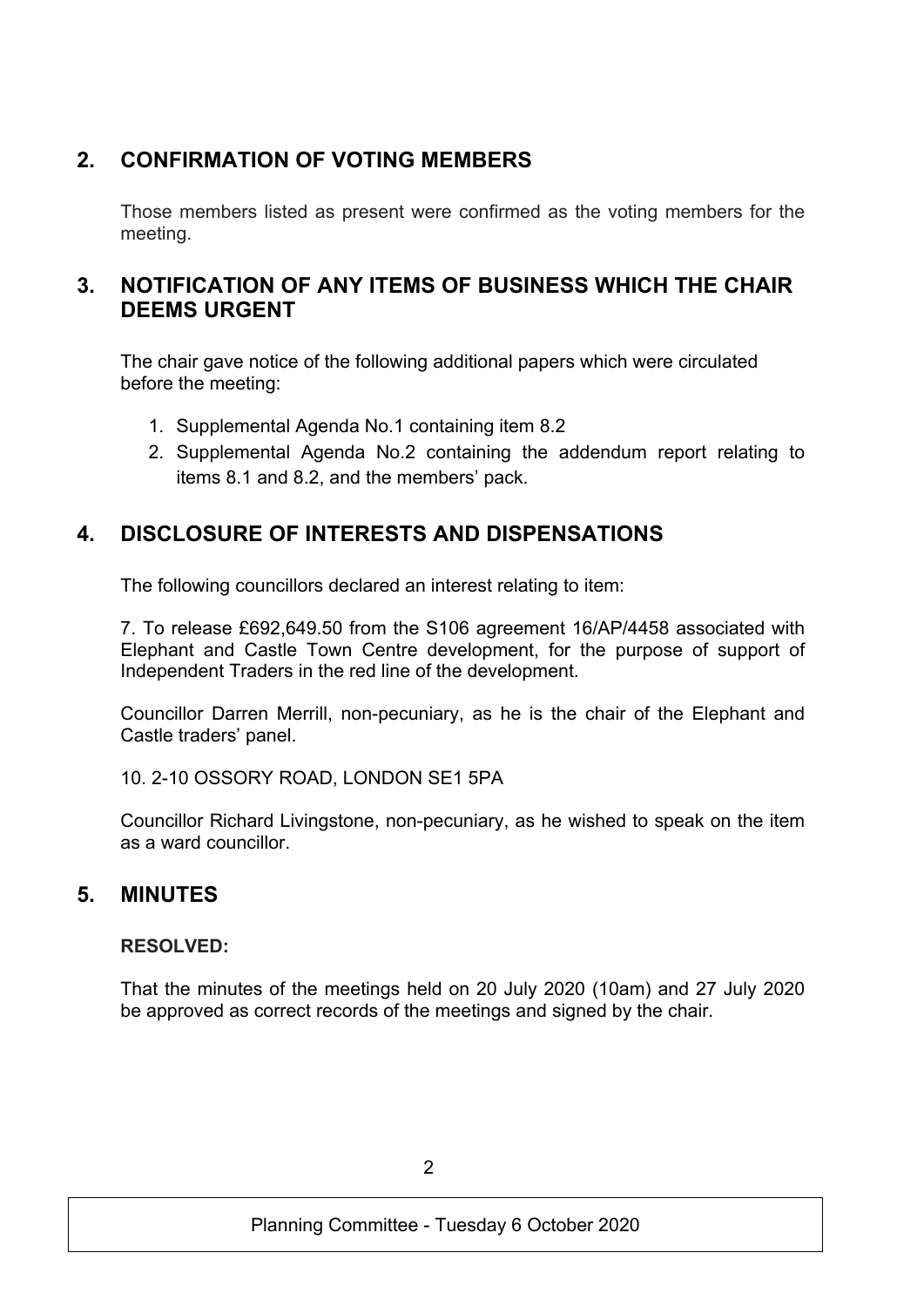## **6. TO RELEASE £692,649.50 FROM THE S106 AGREEMENT 16/AP/4458 ASSOCIATED WITH ELEPHANT AND CASTLE TOWN CENTRE DEVELOPMENT, FOR THE PURPOSE OF SUPPORT OF INDEPENDENT TRADERS IN THE RED LINE OF THE DEVELOPMENT**

Councillor Darren Merrill announced he would not take part in the discussion or decision making on this item because he is the chair of the Elephant and Castle traders' panel.

The meeting heard the officer's introduction to the report. Members asked questions of the officer.

### **RESOLVED:**

That the release of £692,649.50 S106 funding from the agreement 16/AP/4458 in order to support the Independent Traders at the Elephant and Castle Shopping Centre being displaced by the development be approved. This money represents £647,835.84 for a Relocation Fund, and £44,813.66 as the balance of payment for the Independent Business **Advisor** 

The chair asked officers to report back to planning committee in 12 months' time about how this money had been spent, which officers agreed to.

Following this, Councillor Darren Merrill rejoined the meeting.

## **7. TO RELEASE £3,293,639.03 FROM THE S106 AGREEMENTS ASSOCIATED WITH THE BELOW DEVELOPMENTS, FOR THE PURPOSES OF EMPLOYMENT AND TRAINING IN THE BOROUGH**

The meeting heard the officer's introduction to the report. Members asked questions of the officer.

#### **RESOLVED:**

That the release of £3,293,639.03 S106 funding, from the agreements listed in Appendix 1 of the report, in order to deliver employment and training programmes across the borough, be approved.

The chair announced he would be writing to the cabinet member responsible to confirm that the value for money elements have been taken into account in the expenditure of this funding, that the cabinet member receives regular reports on the expenditure of this funding, and that reports on any monies carried forward would also be sent to planning committee.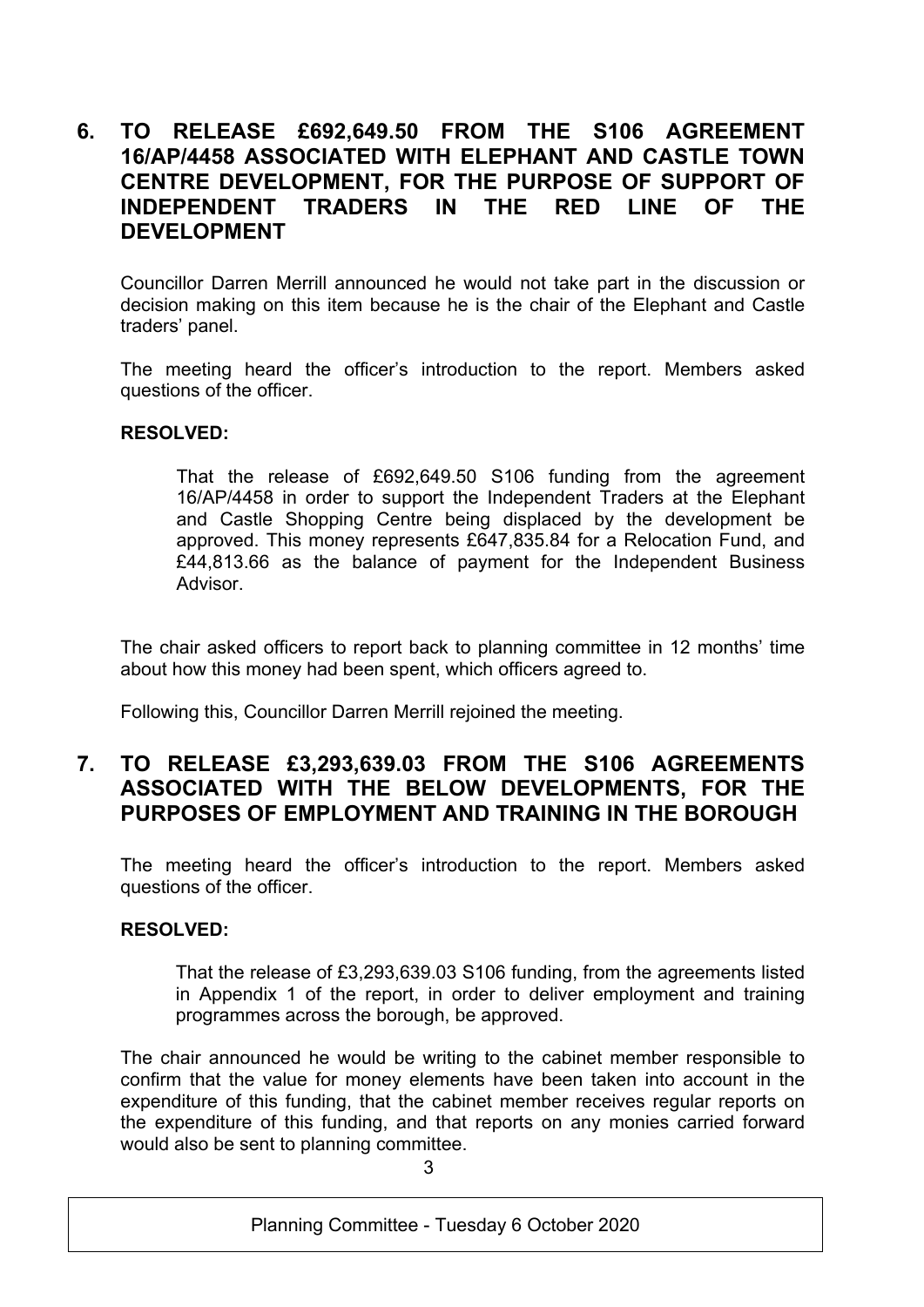Following this, the meeting adjourned from 7.25pm to 7.31pm for a short screen break.

# **8. DEVELOPMENT MANAGEMENT**

### **RESOLVED:**

- 1. That the determination of planning applications, or formal observations and comments, the instigation of enforcement action and the receipt of the reports included in the agenda be considered.
- 2. That the decisions made on the planning applications be subject to the conditions and/or made for the reasons set out in the reports unless otherwise stated.
- 3. That where reasons for decisions or conditions are not included or not as included in the reports relating to an individual item, they can be clearly specified.

## **8.1 DAISY BUSINESS PARK, 19-35 SYLVAN GROVE, LONDON SE15 1PD**

**Planning application number: 19/AP/2307**

### **PROPOSAL**

*Redevelopment to provide a mixed use development comprising up to 219 residential dwellings (Use Class C3) and up to 2,986sqm (GIA) commercial workspace (Use Class B1) within two buildings of 5 storeys and 32 storeys with associated car and cycle parking, landscaping, and public realm and highways improvements.*

The chair informed the meeting that planning committee had started hearing this item at its meeting on 8 September 2020 and had agreed to adjourn it to allow for further discussions to take place. In the intervening period, the annual council meeting on 16 September 2020 had agreed changes to the membership of this committee, so it had been decided that this application would be heard afresh.

The committee heard the officer's introduction to the report and the addendum report.

Members of the committee asked questions of the officers.

There were no objectors wishing to address the meeting.

4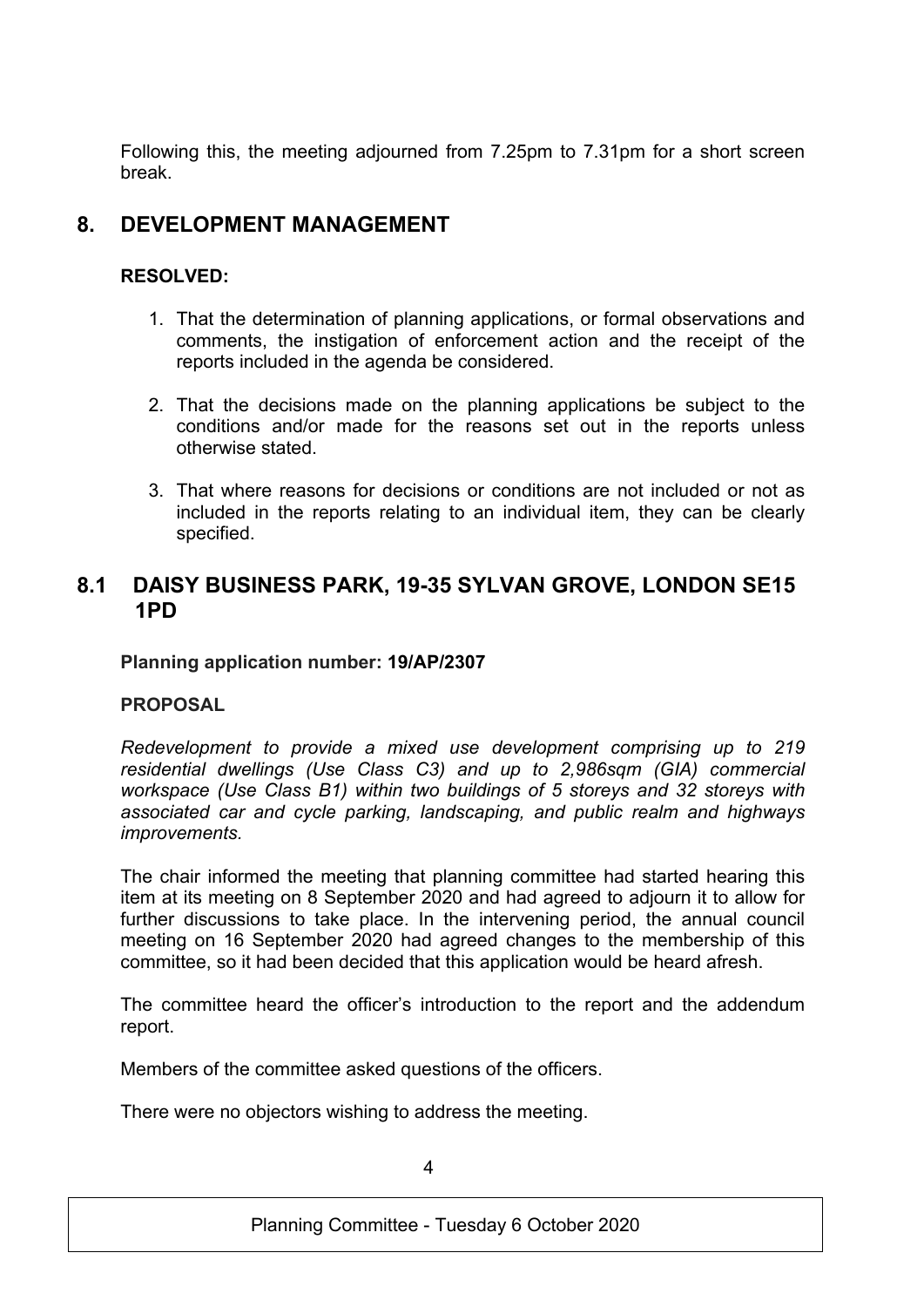The applicant addressed the committee, and answered questions put by members of the committee.

There were no supporters living within 100 metres, or ward councillors, who wished to address the meeting.

Members of the committee asked further questions of officers and discussed the application.

At 8.25pm, Councillor Cleo Soanes informed the meeting that she was experiencing issues with the virtual meeting software, so the meeting adjourned until 8.35pm when the problem had been resolved.

Councillors continued discussing the application.

A motion to grant the application was moved, seconded put to the vote and declared carried.

### **RESOLVED:**

- 1. That planning permission be granted, subject to:
	- The recommended planning conditions as set out in the report and addendum report;
	- The applicant entering into an appropriate legal agreement by no later than 8 February 2021;
	- Referral to the Mayor of London;
- 2. That, in the event that the Section 106 Legal Agreement is not completed by 8 February 2021, the director of planning be authorised to refuse planning permission, if appropriate, for the reasons set out in paragraph 311 of the report.

# **8.2 2-10 OSSORY ROAD, LONDON SE1 5PA**

Councillor Richard Livingstone announced that he would not take part in the discussion or decision making on this item, because he wished to speak on the application in his capacity as a ward councillor.

### **Planning application number: 20/AP/0009**

### **PROPOSAL**

*Demolition of existing building and redevelopment of the site to construct a part two, part ten, part eleven storey (AOD +44.61m) building comprising of 105 units (Use Class C3) 100% affordable by habitable rooms, 1,439 sqm of light industrial space (Use Class B1) including service yard, cycle storage and associated plant*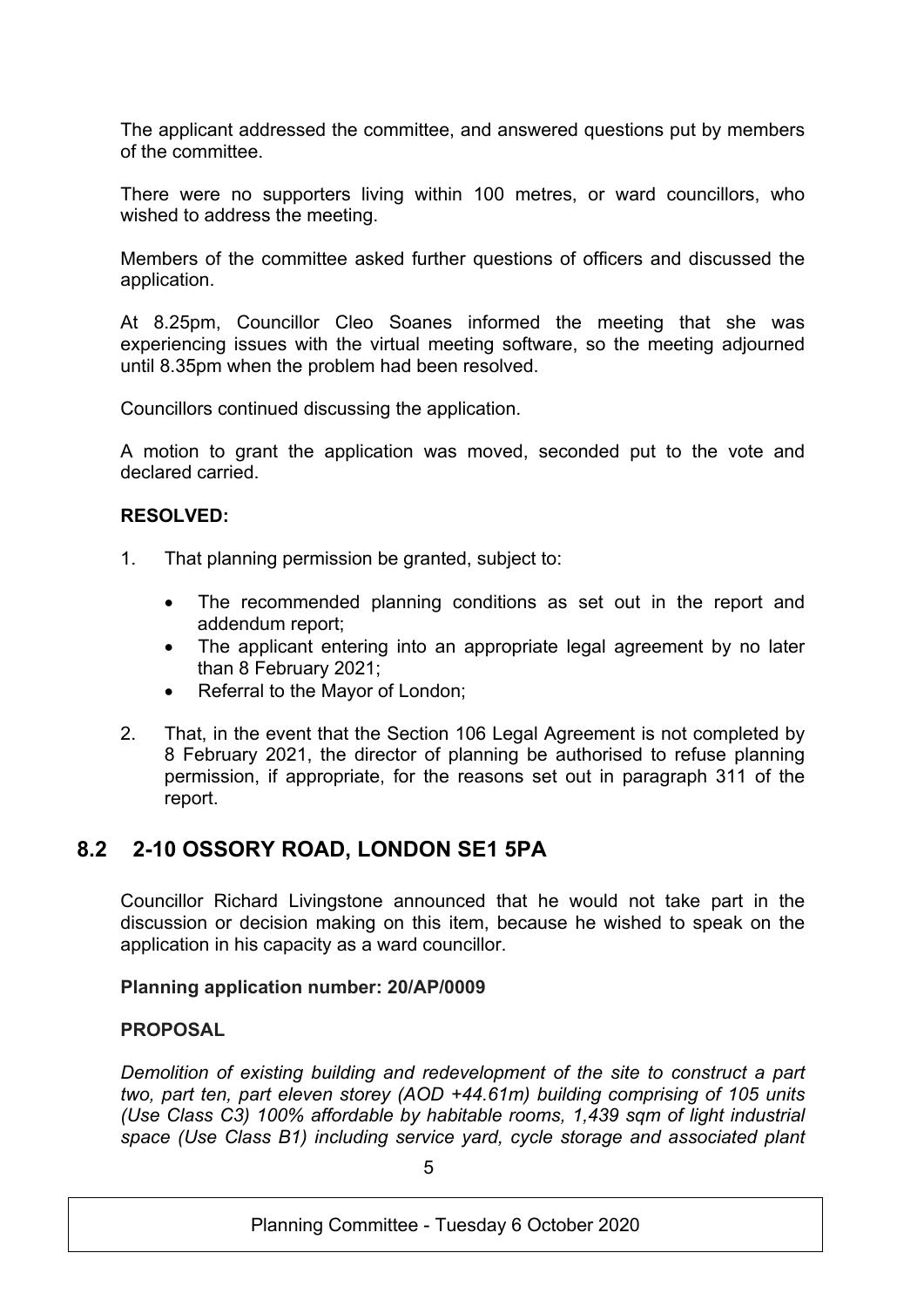*rooms. This application represents a departure from strategic policy 10 'Jobs and Businesses' of the Core Strategy (2011) and Saved Policy 1.2 'Strategic and Local Preferred Industrial Locations' of the Southwark Plan (2007) by virtue of proposing to introduce residential accommodation in a preferred industrial location.*

*.* The committee heard the officers' introduction to the report and the addendum report.

Members of the committee asked questions of the officers.

The objectors addressed the committee, and answered questions put by the committee.

The applicant's representatives addressed the committee, and responded to questions put by the members of the committee.

There were no supporters living within 100 metres of the development site who wished to address the committee.

Councillors Richard Livingstone, Evelyn Akoto and Michael Situ addressed the meeting in their capacity as ward councillors, and answered questions put by the committee.

At 9.55pm the meeting adjourned for a screen break and to allow a member of the committee to restart their computer after a software update. The meeting resumed at 10.02pm, with members of the committee putting further questions to the ward councillors.

After this, Councillor Richard Livingstone left the virtual meeting room.

Members of the committee asked further questions of officers and discussed the application.

A motion to adjourn this item was moved, but did not receive a seconder and therefore fell.

A motion to adjourn the meeting to consider the drafting and validity of any potential reasons for refusal, with the benefit of advice from officers, including the legal officer was proposed, seconded, put to the vote and declared carried.

The meeting adjourned from 10.25pm and resumed at 11.12pm.

A motion to defer the item and rehear it at a future meeting was moved, seconded, put to the vote and declared lost.

A motion to refuse planning permission for this application was moved, seconded, put to the vote and declared carried.

6